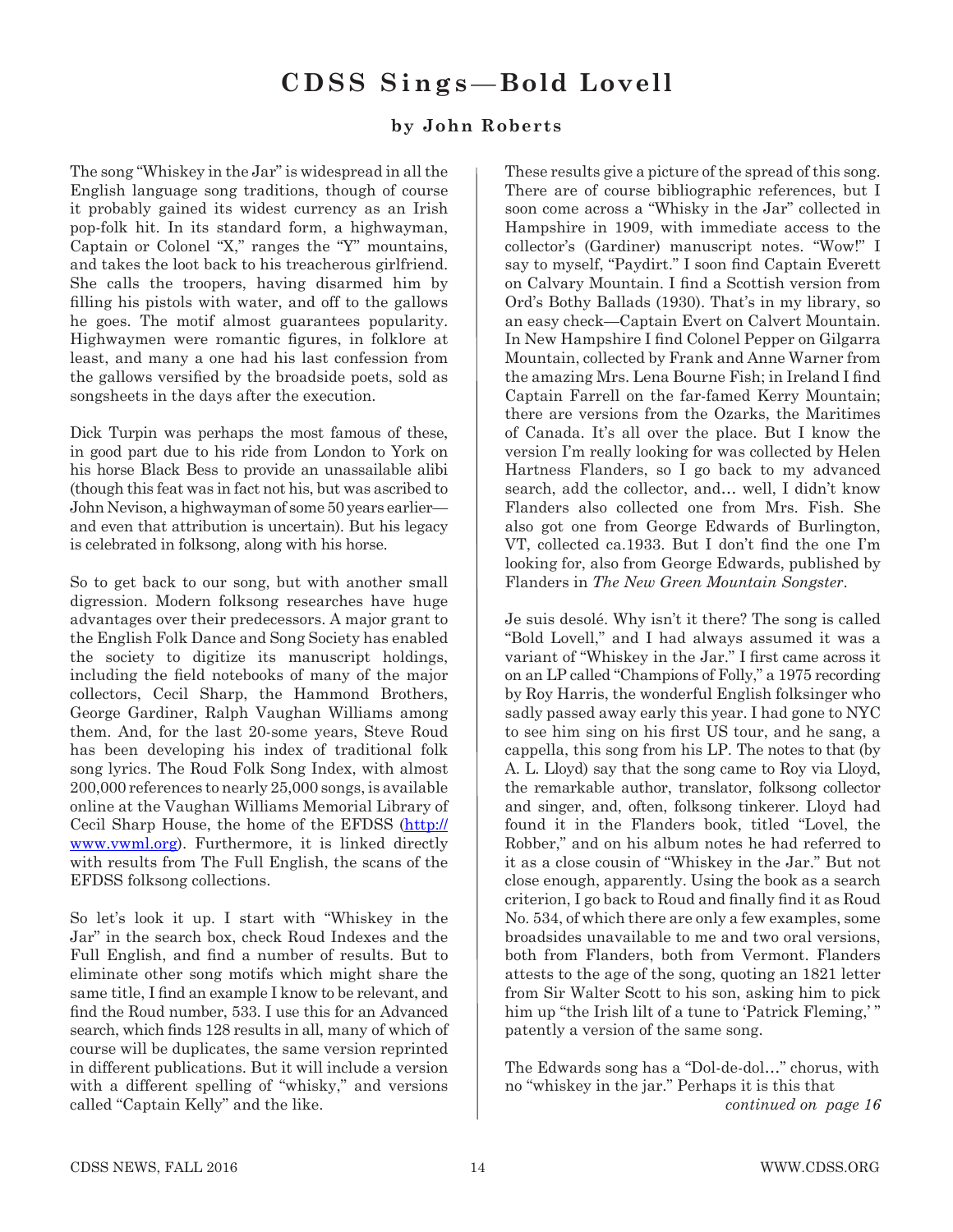## **Bold Lovell Bold Lovell**



#### **Bold Lovell** (as sung by Roy Harris)

As Lovell was out riding out across the misty mountains, Two merchants, two merchants, their money they was counting; He reached for his pistol, and he never gave them warning, He robbed them of their money and he bade them both good morning:

> Oh, the devil's in the women so they say, But how the devil can a fellow let them be?

He went to a public house and counted out his money; He called on the landlady to bring forth pretty Polly. But while they was talking, and thinking of no matter, She stole away his pistol and she filled it up with water:

As Lovell and Polly were taking their sweet pleasure, In walked the troopers, saying, "Lovell, you must leave her! For a long time you've been riding on the road to the gallows, So come along with us young man and be a decent fellow."

He reached for his pistols but they wouldn't fire for water; They lathered him well and gave to him no quarter. Polly, she cried, "If I'd known that they was coming, I'd have fought them like a tiger, love, although I am a woman."

"I have two brothers and they're both in the Marines; One of them's at Chatham and the other one's at sea. Bold, brisk and lively lads, and champions of folly; I'd rather they was here today than you, deceitful Polly."

As Lovell was climbing up that old gallows ladder, He called out so gaily for his highway cap and feather: "Well, I've always been a lively lad, but never murdered any; I think it bloody hard to swing for liftin' a bit of money!"

**Web extra!** An mp3 file of Roy Harris singing "Bold Lovell," http://www.cdss.org/programs/cdss-news-publications/cdss-news.

*Tune typeset by John Roberts*